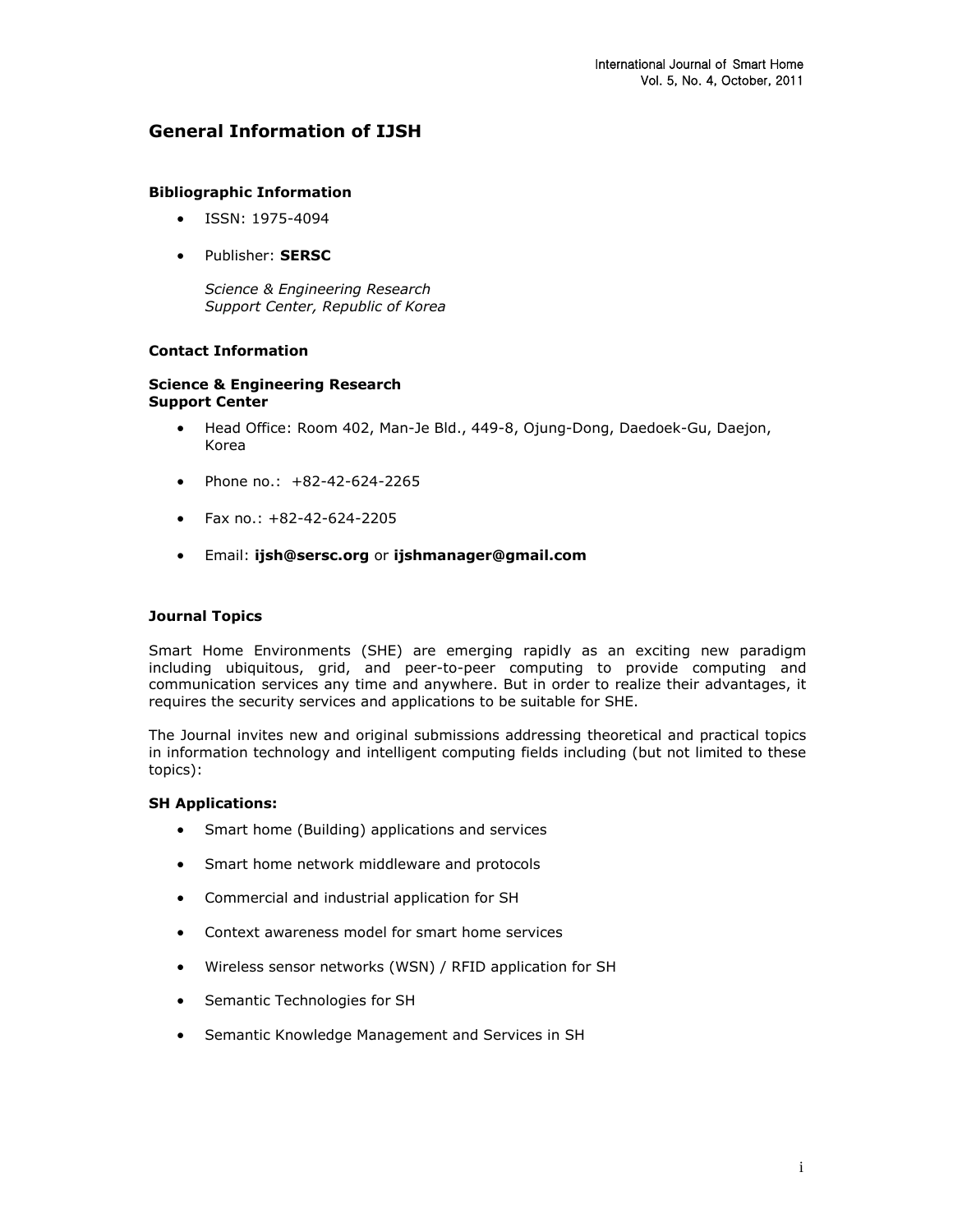### **SH Security:**

- Multimedia Security and Services in SH
- Smart home security issues and model
- Access control and privacy protection in SH
- Forensics and Security Policy in SH
- WSN / RFID Security in SH
- Security Protocol for smart home service

## **SH Embedded Hardware and Software:**

- Embedded Hardware Support for SH
- Embedded Software for SH
- Embedded System Architecture for SH
- Real-time OS for SH
- Smart and Personal Devices for SH
- Power-Aware Computing for SH
- Middleware for SH
- Specification, Validation and Verification of Embedded Software

# **Editor-in-Chief**

**Sajal K. Das** University Texas at Arlington, USA Email: **[das@cse.uta.edu](mailto:das@cse.uta.edu)**

# **Associate Editors**

## **Sajid Hussain**

Acadia University, Canada Email: sajid.hussain@acadiau.ca

## **Yan Zhang**

Simula Research Laboratory, Norway E-mail: yanzhang@ieee.org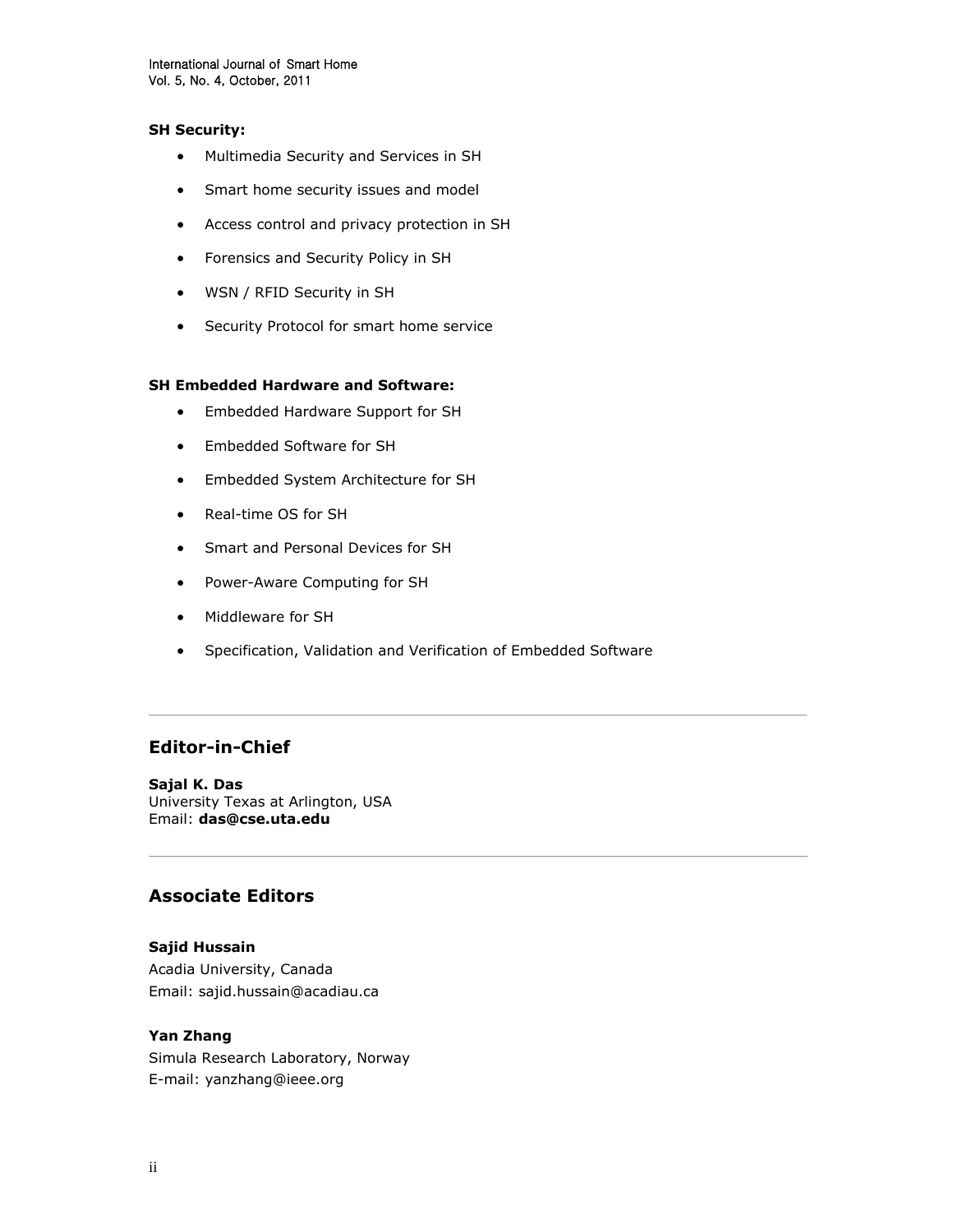### **Houcine Hassan**

Universidad Politecnica de Valencia, Valencia, Spain E-mail: husein@disca.upv.es

## **Daqing Zhang**

Institut Telecom SudParis, France E-mail: daqing.zhang@int-edu.eu

## **Advisory Board (AB)**

Ching-Hsien Hsu (Chung Hua University, Taiwan) Javier Lopez (University of Malaga, Spain) Jianhua Ma (Hosei University, Japan) Jiannong Cao (The Hong Kong Polytechnic University, Hong Kong) Laurence T. Yang (St Francis Xavier University, Canada) Tai-hoon Kim (Hannam University, Korea) Witold Pedrycz (University of Alberta, Canada)

## **General Editor (GE)**

George Roussos (University of London, UK) Hesham H. Ali (University of Nebraska at Omaha, USA) Kia Makki (Florida International University, USA) Michael Beigl (University of Karlsruhe, Germany) Niki Pissinou (Florida International University, USA)

#### **Editorial Board (EB)**

Alex Zhaoyu Liu (University of North Carolina at Charlotte, USA) Ali Shahrabi (Glasgow Caledonian University, UK) Andry Rakotonirainy (Queensland University of Technology, Australia) Anind K. Dey (Carnegie Mellon University, USA) Antonio Coronato (ICAR-CNR, Italy) Antonio Pescape' (University of Napoli ¡°Federico II¡±, Italy) Arek Dadej (University of South Australia, Australia) Bessam Abdulrazak (University of Florida, USA) Biplab K. Sarker (University of New Brunswick, Fredericton, Canada) Bo Yang (University of Electronic Science and Technology of China) Bo-Chao Cheng (National Chung-Cheng University, Taiwan) Borhanuddin Mohd Ali (University of Putra Malaysia, Malaysia) Chunming Rong (University of Stavanger, Norway) Damien Sauveron (University of Limoges, France) Debasish Ghose (Indian Institute of Science, India)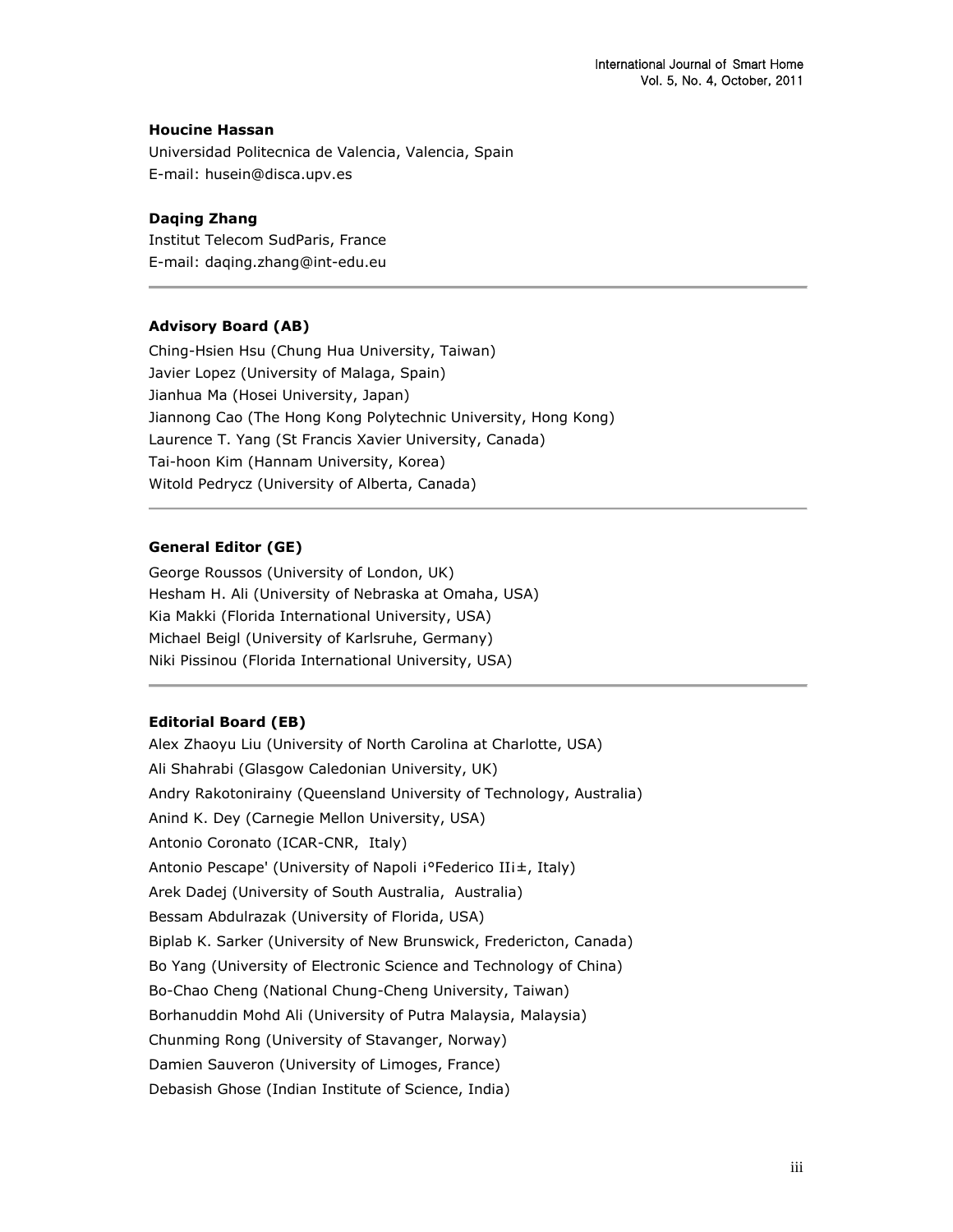Eung-Nam Ko (Baekseok University, Korea) Fabio Martinelli. (National Research Council - C.N.R., Italy) Fevzi Belli, (University of Paderborn, Germany) Gerd Kortuem (Lancaster University, UK) Geyong Min (University of Bradford, UK) Giuseppe De Pietro ( ICAR-CNR, Italy) Hakan Duman (British Telecom, UK) Hans-Peter Dommel (Santa Clara University, USA) Hongli Luo (Indiana University, USA) Huirong Fu (Oakland University, USA) Hung-Chang Hsiao (National Cheng Kung University, Taiwan) HwaJin Park (Sookmyung Women's University , Korea) Ibrahim Kamel (University of Sharjah, UAE) Ilsun You (Koea Bible University, Korea) Irfan Awan (University of Bradford, UK) Jiann-Liang Chen (National Dong Hwa University, Taiwan) Jianzhong Li (Harbin Inst. of Technology, China) Jin Wook Lee (Samsung Advanced Institute of Technology, Korea) Joohun Lee (Dong-Ah Broadcasting College,Korea) Jordi Forne (Universitat Politecnica de Cataluny, Spain) Juan Carlos Augusto (University of Ulster at Jordanstown, UK) Karen Henricksen (NICTA, Australia) Kuei-Ping Shih (Tamkang University, Taiwan) LF Kwok (City University of Hong Kong, HK) Liudong Xing (University of Massachsetts - Dartmouth, USA) Marc Lacoste (France Télécom Division R&D, France) Mei-Ling Shyu (University of Miami, USA) Mounir Mokhtari (INT/GET, France) Paris Kitsos (Hellenic Open University, Greece) Pedro M. Ruiz Martinez (Univ. of Murcia, Spain) Phillip G. Bradford (The University of Alabama, USA) Pilar Herrero (Universidad Politécnica de Madrid, Spain) Qi Shi (Liverpool John Moores University, UK) Rodrigo de Mello(University of Sao Paulo, Brazil ) Serge Chaumette (Université Bordeaux 1,France) Shaohua TANG (South China University of Technology, China) Stefanos Gritzalis (University of the Aegean, Greece) Tatsuya Yamazaki (NICT, Japan) Toshihiro Yamauchi (Okayama University, Japan) Tsung-Chuan Huang (National Sun Yat-sen University, Taiwan)